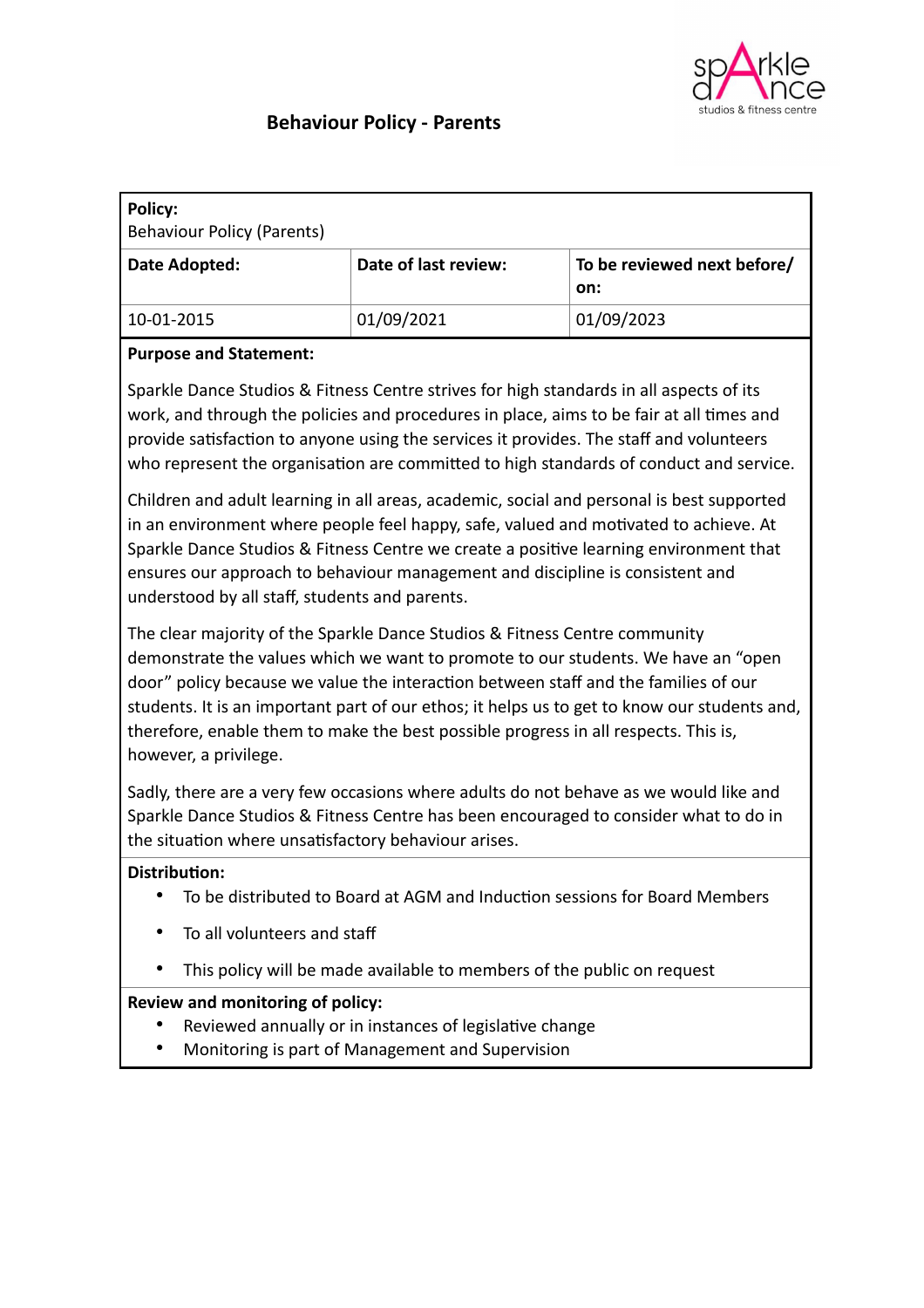#### **The following policy is based on the below principles:**

- All members of the Sparkle Dance Studios & Fitness Centre community have a right to expect that they learn and learn in a safe place.
- Sparkle Dance Studios & Fitness Centre expects every member of its community to behave in a considerate way towards others.
- Sparkle Dance Studios & Fitness Centre expects every member of its community to be committed to safeguarding and child protection and would not knowingly ever want to harm a young person in any way.
- There will be a zero tolerance of violence, threatening behaviour and disorderly conduct, including abuse in all forms, against Sparkle Dance Studios & Fitness Centre staff or other members of the Sparkle Dance Studios & Fitness Centre community.
- Where such behaviour does occur, action will be taken to deal with the person or persons concerned.

#### **What do we mean by Abusive or Threatening Behaviour?**

The Public Order Act 1986 defines "disorderly conduct" as: verbal abuse, threatening abusive or insulting words or behaviour or any disorderly behaviour whereby a person is caused alarm, harassment or distress.

"Threatening behaviour" is when a person fears that violence or threat of violence is likely to be provoked. In a Sparkle Dance Studios & Fitness Centre context, this could mean someone shouting at a member of staff, either in person or on the phone; acting aggressively, including using intimidating body language, as well as actual violence. It also covers comments posted on social networking sites or situations where members of staff are approached off premises.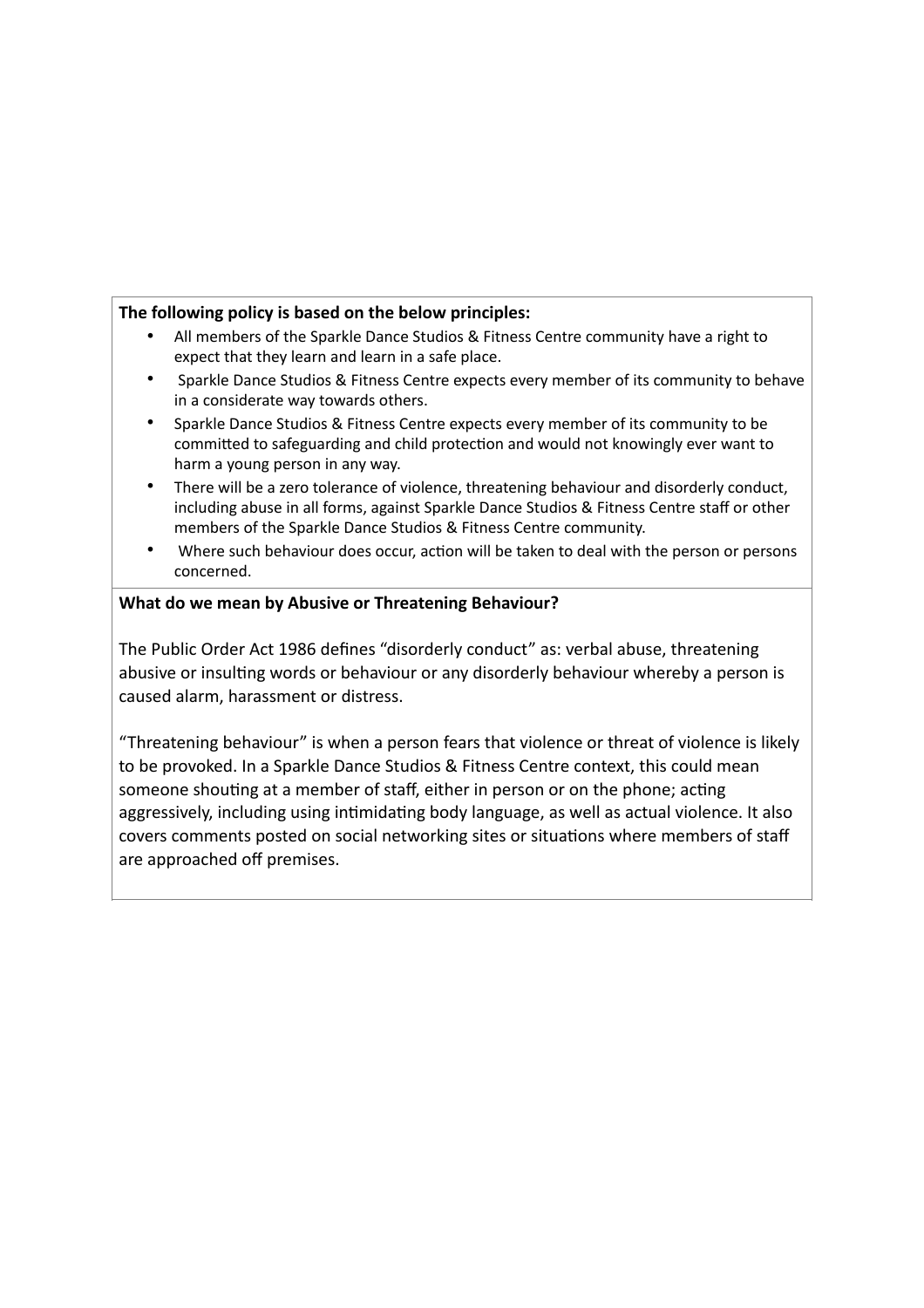# **Parents' Code of Conduct**

*Sparkle Dance Studios & Fitness Centre has a code of conduct for parents. The purpose is to provide a reminder to all parents, carers and visitors about the expected conduct. This is so we can continue to flourish, progress and achieve in an atmosphere of mutual understanding.*

# **Sparkle Dance Studios & Fitness Centre expects parents and carers to:**

- Respect the caring ethos of the charity
- Understand that parents and tutors need to work together for the benefit of children
- Demonstrate in their own behaviour that all members of the community should be treated with respect
- Seek to clarify a child's version of events with Sparkle Dance Studios & Fitness Centre view in order to bring about a peaceful solution to any issue
- Correct their own child's behaviour, especially where it could lead to conflict
- Approach Sparkle Dance Studios & Fitness Centre staff to help resolve issues
- Avoid using staff as threats to admonish children

# **In order to support a peaceful and safe learning environment, Sparkle Dance Studios & Fitness Centre does not tolerate:**

- Disruptive behaviour which interferes or threatens to interfere with the operation of a class, office or other area of grounds
- Loud or offensive language, swearing, cursing or displaying temper
- Threating to do actual bodily harm to a member of Sparkle Dance Studios & Fitness Centre staff, visitor, parent/carer or pupil
- Damaging or destroying Sparkle Dance Studios & Fitness Centre property
- Sending abusive or threatening emails, text/voicemail/phone messages or other written communication
- Defamatory, offensive or derogatory comments regarding Sparkle Dance Studios & Fitness Centre or any of the pupils/parents/staff at Sparkle Dance Studios & Fitness Centre on facebook or other social media sites.
- The use of physical aggression towards another adult or child. This includes physically punishing your own child on school premises
- Chastising someone else's child
- Smoking, or consuming alcohol or drugs whilst on school property

If any of these behaviours occur, Sparkle Dance Studios & Fitness Centre may contact the appropriate authorities and, if necessary, ban the offending adult from entering studio grounds or office.